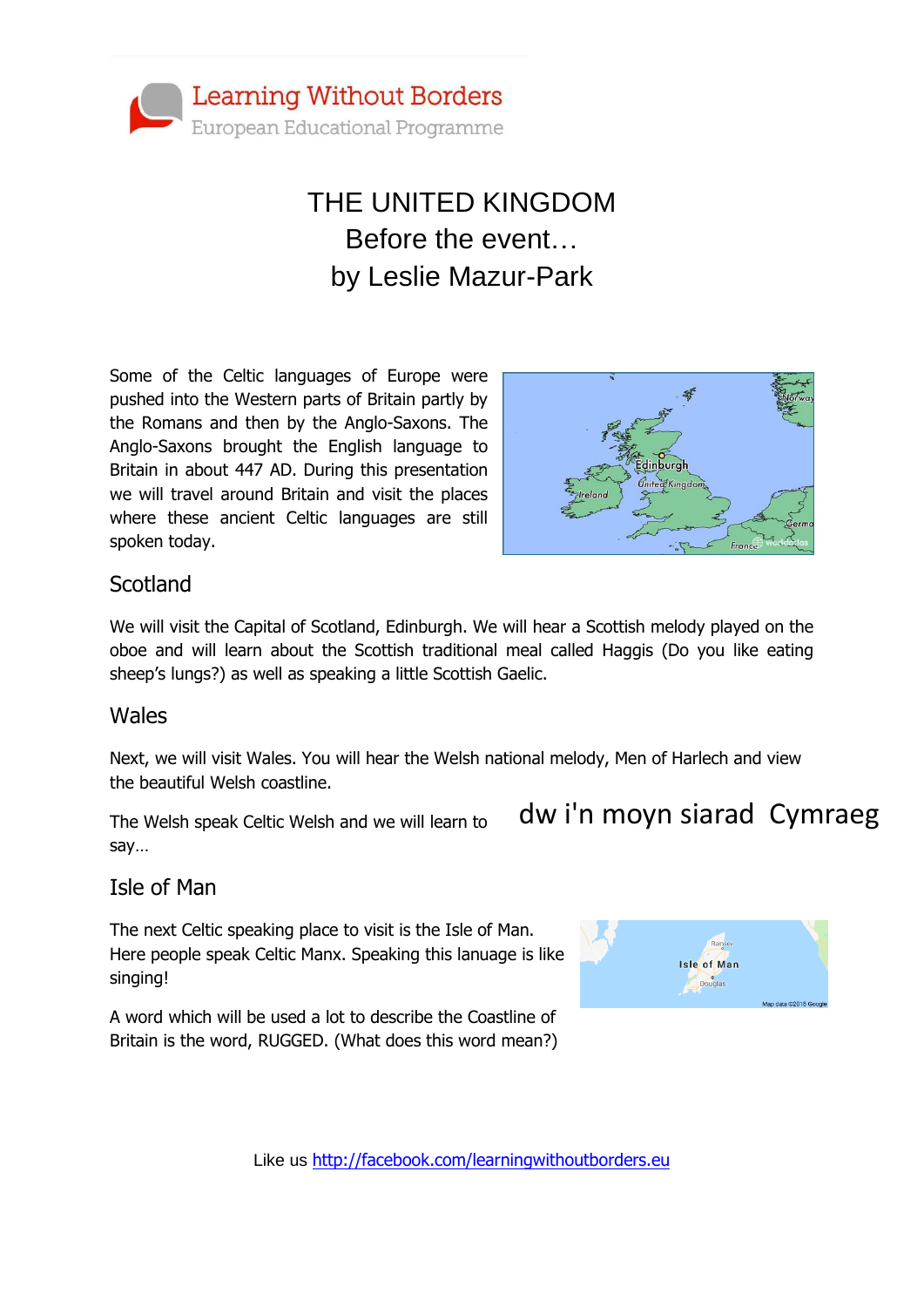

### England



450 km south of the Isle of Man lies the capital city of England. What is the

name of that city. Well, we will be taking a sight seeing tour of the Capital.

Can you say this word?





Handel lived most of his life in London and he is a great British Composer, although born in Germany. There is an activity for you, so please practise saying, **Ha-le-lujah.**

#### **Cornwall**



Finally we travel to the Southwest of England and have a meal of PASTY and CHIPS. In the Southwest we will learn a how to speak a little Cornish (Kernewek).



If you would like to hear some simple Cornish and English then please visit:

<https://www.learncornishnow.com/beginners.html> and at the main menu choose First Steps. This presentation is just like taking a holiday in the UK: but if you were, (just image for fun) to live in the UK then where would you choose to live! Please think about this during the presentation. Thank you.



The three- legged man of the Isle of Man

Like us <http://facebook.com/learningwithoutborders.eu>